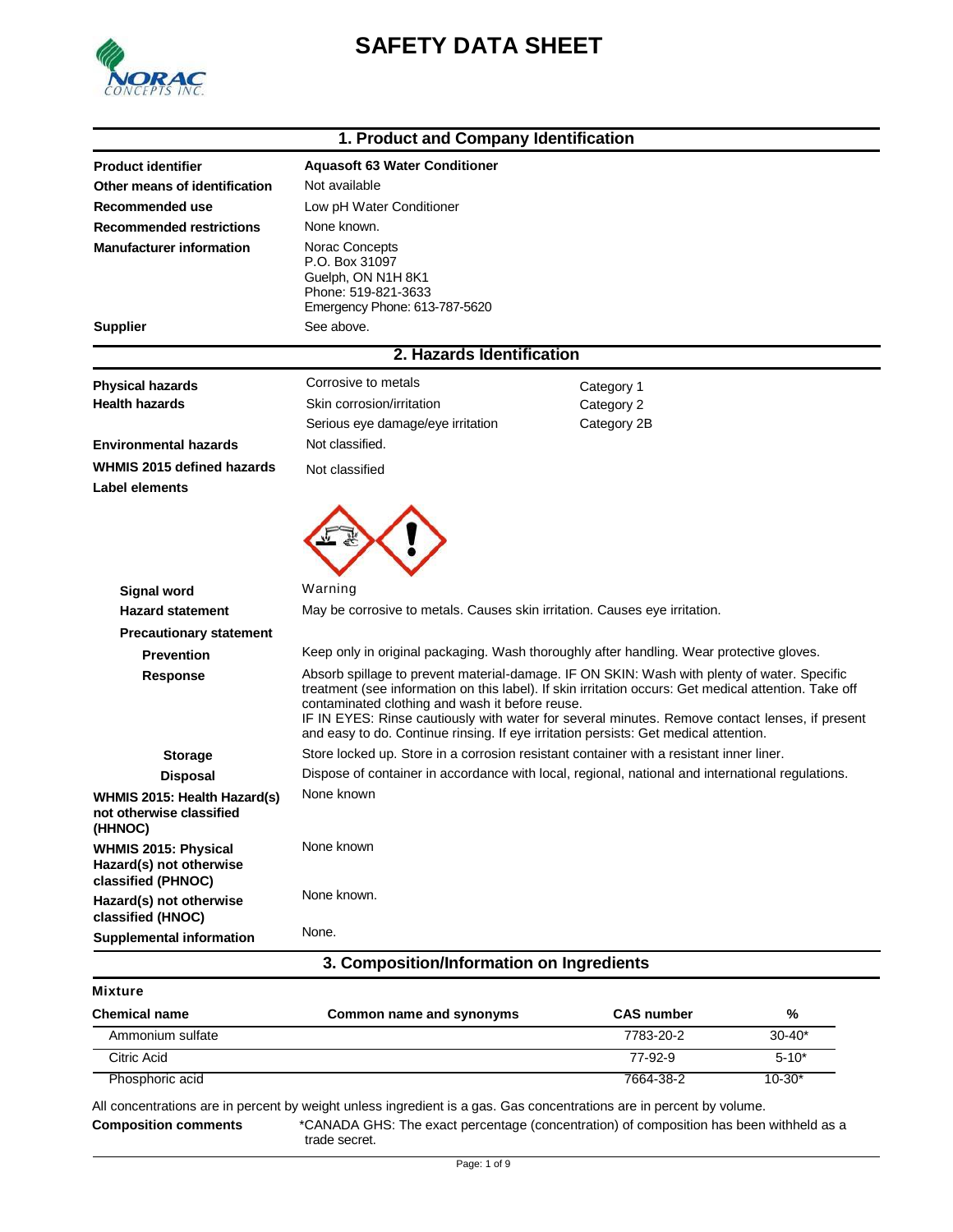| <b>4. First Aid Measures</b>                                                 |                                                                                                                                                                                                                                                                                                                                                                                                                                                                      |  |
|------------------------------------------------------------------------------|----------------------------------------------------------------------------------------------------------------------------------------------------------------------------------------------------------------------------------------------------------------------------------------------------------------------------------------------------------------------------------------------------------------------------------------------------------------------|--|
| <b>Inhalation</b>                                                            | If symptoms develop move victim to fresh air. If symptoms persist, obtain medical attention.                                                                                                                                                                                                                                                                                                                                                                         |  |
| <b>Skin contact</b>                                                          | IF ON SKIN: Wash with plenty of water. Take off contaminated clothing and wash it before reuse. If<br>skin irritation occurs: Get medical attention. Specific treatment (see information on this label).                                                                                                                                                                                                                                                             |  |
| Eye contact                                                                  | IF IN EYES: Rinse cautiously with water for several minutes. Remove contact lenses, if present<br>and easy to do. Continue rinsing. If eye irritation persists: Get medical attention.                                                                                                                                                                                                                                                                               |  |
| Ingestion                                                                    | DO NOT induce vomiting. If vomiting occurs naturally, have victim lean forward to reduce risk of<br>aspiration. Never give anything by mouth if victim is unconscious or is convulsing. Obtain medical<br>attention.                                                                                                                                                                                                                                                 |  |
| <b>Most important</b><br>symptoms/effects, acute and<br>delayed              | May cause eye irritation. Skin irritation.                                                                                                                                                                                                                                                                                                                                                                                                                           |  |
| Indication of immediate<br>medical attention and special<br>treatment needed | Provide general supportive measures and treat symptomatically. Symptoms may be delayed.                                                                                                                                                                                                                                                                                                                                                                              |  |
| <b>General information</b>                                                   | If you feel unwell, seek medical advice (show the label where possible). Ensure that medical<br>personnel are aware of the material(s) involved and take precautions to protect themselves.<br>Show this safety data sheet to the doctor in attendance. Avoid contact with eyes and skin. Keep<br>out of reach of children.                                                                                                                                          |  |
|                                                                              | 5. Fire Fighting Measures                                                                                                                                                                                                                                                                                                                                                                                                                                            |  |
| Suitable extinguishing media                                                 | Water fog. Foam. Dry chemical powder. Carbon dioxide.                                                                                                                                                                                                                                                                                                                                                                                                                |  |
| Unsuitable extinguishing<br>media                                            | Do not use water jet as an extinguisher, as this will spread the fire.                                                                                                                                                                                                                                                                                                                                                                                               |  |
| Specific hazards arising from<br>the chemical                                | During fire, gases hazardous to health may be formed.                                                                                                                                                                                                                                                                                                                                                                                                                |  |
| Special protective equipment<br>and precautions for firefighters             | Self-contained breathing apparatus and full protective clothing must be worn in case of fire.                                                                                                                                                                                                                                                                                                                                                                        |  |
| <b>Fire-fighting</b><br>equipment/instructions                               | Move containers from fire area if you can do so without risk.                                                                                                                                                                                                                                                                                                                                                                                                        |  |
| <b>Specific methods</b>                                                      | Use standard firefighting procedures and consider the hazards of other involved materials.                                                                                                                                                                                                                                                                                                                                                                           |  |
| <b>Hazardous combustion</b><br>products                                      | May include and are not limited to: Oxides of carbon. Oxides of phosphorus. Oxides of<br>nitrogen. Ammonia.                                                                                                                                                                                                                                                                                                                                                          |  |
| 6. Accidental Release Measures                                               |                                                                                                                                                                                                                                                                                                                                                                                                                                                                      |  |
| Personal precautions,<br>protective equipment and<br>emergency procedures    | Keep unnecessary personnel away. Keep people away from and upwind of spill/leak. Wear<br>appropriate protective equipment and clothing during clean-up. Do not breathe mist or vapor. Do<br>not touch damaged containers or spilled material unless wearing appropriate protective clothing.<br>Ensure adequate ventilation. Local authorities should be advised if significant spillages cannot be<br>contained. For personal protection, see section 8 of the SDS. |  |
| <b>Methods and materials for</b><br>containment and cleaning up              | Should not be released into the environment. Prevent entry into waterways, sewer, basements or<br>confined areas.                                                                                                                                                                                                                                                                                                                                                    |  |
|                                                                              | Large Spills: Stop the flow of material, if this is without risk. Dike the spilled material, where this is<br>possible. Cover with plastic sheet to prevent spreading. Absorb spillage to prevent material<br>damage. Use a non-combustible material like vermiculite, sand or earth to soak up the product<br>and place into a container for later disposal. Following product recovery, flush area with water.                                                     |  |
|                                                                              | Small Spills: Wipe up with absorbent material (e.g. cloth, fleece). Clean surface thoroughly<br>to remove residual contamination.                                                                                                                                                                                                                                                                                                                                    |  |
| <b>Environmental precautions</b>                                             | Never return spills to original containers for re-use. For waste disposal, see section 13 of the SDS.<br>Prevent further leakage or spillage if safe to do so. Do not contaminate water. Avoid discharge<br>into drains, water courses or onto the ground. Do not discharge into lakes, streams, ponds or<br>public waters.                                                                                                                                          |  |
|                                                                              | 7. Handling and Storage                                                                                                                                                                                                                                                                                                                                                                                                                                              |  |
| Precautions for safe handling                                                | Do not breathe mist or vapor. Do not get in eyes, on skin, or on clothing. Provide adequate<br>ventilation. Avoid prolonged exposure. Wear appropriate personal protective equipment. Wash<br>thoroughly after handling. Use good industrial hygiene practices in handling this material.<br>When using do not eat or drink.                                                                                                                                         |  |
| Conditions for safe storage,<br>including any incompatibilities              | Store locked up. Store in a cool, dry place out of direct sunlight. Store in a corrosion resistant<br>container with a resistant inner liner. Store away from incompatible materials (see Section 10<br>of the SDS). Keep out of reach of children.<br>Protect from freezing.<br>Optimal Storage Temperature: 5°C - 30°C                                                                                                                                             |  |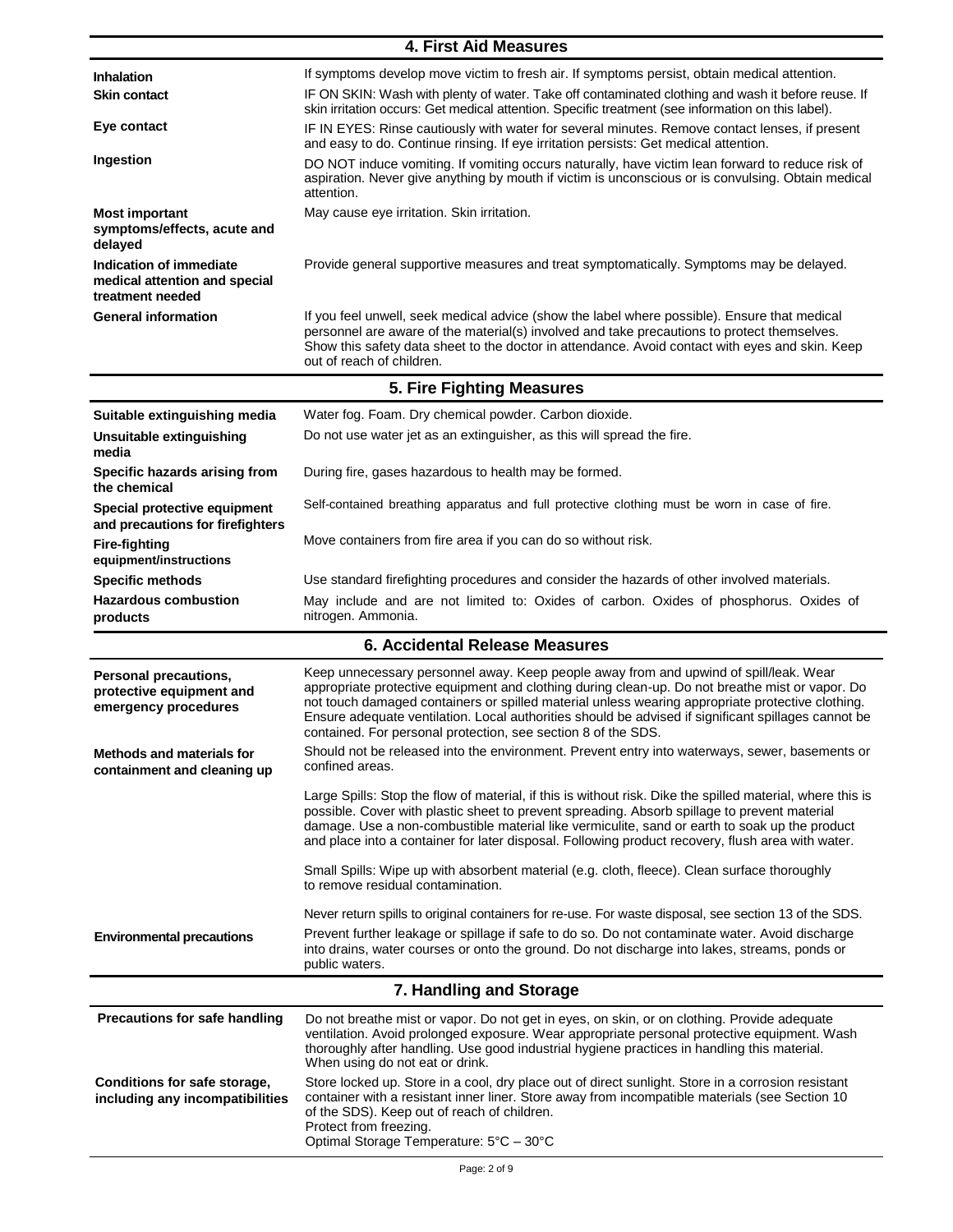|                                                         | 8. Exposure Controls/Personal Protection                                                       |                                                                                                                                                                                                                                                                                                                                                                                                        |
|---------------------------------------------------------|------------------------------------------------------------------------------------------------|--------------------------------------------------------------------------------------------------------------------------------------------------------------------------------------------------------------------------------------------------------------------------------------------------------------------------------------------------------------------------------------------------------|
| <b>Occupational exposure limits</b>                     |                                                                                                |                                                                                                                                                                                                                                                                                                                                                                                                        |
| <b>Components</b>                                       | Canada. Alberta OELs (Occupational Health & Safety Code, Schedule 1, Table 2)<br><b>Type</b>   | Value                                                                                                                                                                                                                                                                                                                                                                                                  |
| Phosphoric acid (CAS<br>7664-38-2)                      | <b>STEL</b>                                                                                    | $3$ mg/m $3$                                                                                                                                                                                                                                                                                                                                                                                           |
|                                                         | <b>TWA</b>                                                                                     | 1 $mg/m3$                                                                                                                                                                                                                                                                                                                                                                                              |
| and Safety Regulation 296/97, as amended)               |                                                                                                | Canada. British Columbia OELs. (Occupational Exposure Limits for Chemical Substances, Occupational Health                                                                                                                                                                                                                                                                                              |
| <b>Components</b>                                       | <b>Type</b>                                                                                    | Value                                                                                                                                                                                                                                                                                                                                                                                                  |
| Phosphoric acid (CAS<br>7664-38-2)                      | <b>STEL</b>                                                                                    | $3$ mg/m $3$                                                                                                                                                                                                                                                                                                                                                                                           |
|                                                         | <b>TWA</b>                                                                                     | 1 mg/m $3$                                                                                                                                                                                                                                                                                                                                                                                             |
|                                                         | Canada. Manitoba OELs (Reg. 217/2006, The Workplace Safety And Health Act)                     |                                                                                                                                                                                                                                                                                                                                                                                                        |
| <b>Components</b>                                       | <b>Type</b>                                                                                    | Value                                                                                                                                                                                                                                                                                                                                                                                                  |
| Phosphoric acid (CAS<br>7664-38-2)                      | <b>STEL</b>                                                                                    | $3$ mg/m $3$                                                                                                                                                                                                                                                                                                                                                                                           |
|                                                         | <b>TWA</b>                                                                                     | 1 $mg/m3$                                                                                                                                                                                                                                                                                                                                                                                              |
| <b>Components</b>                                       | Canada. Ontario OELs. (Control of Exposure to Biological or Chemical Agents)<br><b>Type</b>    | Value                                                                                                                                                                                                                                                                                                                                                                                                  |
|                                                         |                                                                                                |                                                                                                                                                                                                                                                                                                                                                                                                        |
| Phosphoric acid (CAS<br>7664-38-2)                      | <b>STEL</b>                                                                                    | $3 \text{ mg/m}$                                                                                                                                                                                                                                                                                                                                                                                       |
|                                                         | <b>TWA</b>                                                                                     | 1 $mg/m3$                                                                                                                                                                                                                                                                                                                                                                                              |
| <b>Components</b>                                       | <b>Type</b>                                                                                    | Canada. Quebec OELs. (Ministry of Labor - Regulation Respecting the Quality of the Work Environment)<br>Value                                                                                                                                                                                                                                                                                          |
| Phosphoric acid (CAS<br>7664-38-2)                      | <b>STEL</b>                                                                                    | $3$ mg/m $3$                                                                                                                                                                                                                                                                                                                                                                                           |
|                                                         | <b>TWA</b>                                                                                     | 1 $mg/m3$                                                                                                                                                                                                                                                                                                                                                                                              |
| <b>Components</b><br>Phosphoric acid (CAS<br>7664-38-2) | US. OSHA Table Z-1 Limits for Air Contaminants (29 CFR 1910.1000)<br><b>Type</b><br><b>PEL</b> | Value<br>1 $mg/m3$                                                                                                                                                                                                                                                                                                                                                                                     |
| <b>US. ACGIH Threshold Limit Values</b>                 |                                                                                                |                                                                                                                                                                                                                                                                                                                                                                                                        |
| <b>Components</b>                                       | <b>Type</b>                                                                                    | Value                                                                                                                                                                                                                                                                                                                                                                                                  |
| Phosphoric acid (CAS<br>7664-38-2)                      | <b>STEL</b>                                                                                    | $3$ mg/m $3$                                                                                                                                                                                                                                                                                                                                                                                           |
|                                                         | TWA                                                                                            | 1 $mg/m3$                                                                                                                                                                                                                                                                                                                                                                                              |
| US. NIOSH: Pocket Guide to Chemical Hazards             |                                                                                                |                                                                                                                                                                                                                                                                                                                                                                                                        |
| <b>Components</b>                                       | <b>Type</b>                                                                                    | Value                                                                                                                                                                                                                                                                                                                                                                                                  |
| Phosphoric acid (CAS                                    | <b>STEL</b>                                                                                    | $3$ mg/m $3$                                                                                                                                                                                                                                                                                                                                                                                           |
| 7664-38-2)                                              | <b>TWA</b>                                                                                     | 1 $mg/m3$                                                                                                                                                                                                                                                                                                                                                                                              |
| <b>Biological limit values</b>                          | No biological exposure limits noted for the ingredient(s).                                     |                                                                                                                                                                                                                                                                                                                                                                                                        |
| Appropriate engineering<br>controls                     |                                                                                                | Good general ventilation (typically 10 air changes per hour) should be used. Ventilation rates<br>should be matched to conditions. If applicable, use process enclosures, local exhaust ventilation,<br>or other engineering controls to maintain airborne levels below recommended exposure limits. If<br>exposure limits have not been established, maintain airborne levels to an acceptable level. |
|                                                         | Individual protection measures, such as personal protective equipment                          |                                                                                                                                                                                                                                                                                                                                                                                                        |
| <b>Eye/face protection</b>                              | Wear safety glasses with side shields (or goggles).                                            |                                                                                                                                                                                                                                                                                                                                                                                                        |
| <b>Skin protection</b>                                  |                                                                                                |                                                                                                                                                                                                                                                                                                                                                                                                        |
| <b>Hand protection</b>                                  | Impervious gloves. Confirm with reputable supplier first.                                      |                                                                                                                                                                                                                                                                                                                                                                                                        |
| Other                                                   |                                                                                                | Wear appropriate chemical resistant clothing. As required by employer code.                                                                                                                                                                                                                                                                                                                            |
| <b>Respiratory protection</b>                           |                                                                                                | Where exposure guideline levels may be exceeded, use an approved NIOSH respirator.<br>Respirator should be selected by and used under the direction of a trained health and<br>safety professional following requirements found in OSHA's respirator standard (29 CFR<br>1910.134), CAN/CSA-Z94.4 and ANSI's standard for respiratory protection (Z88.2).                                              |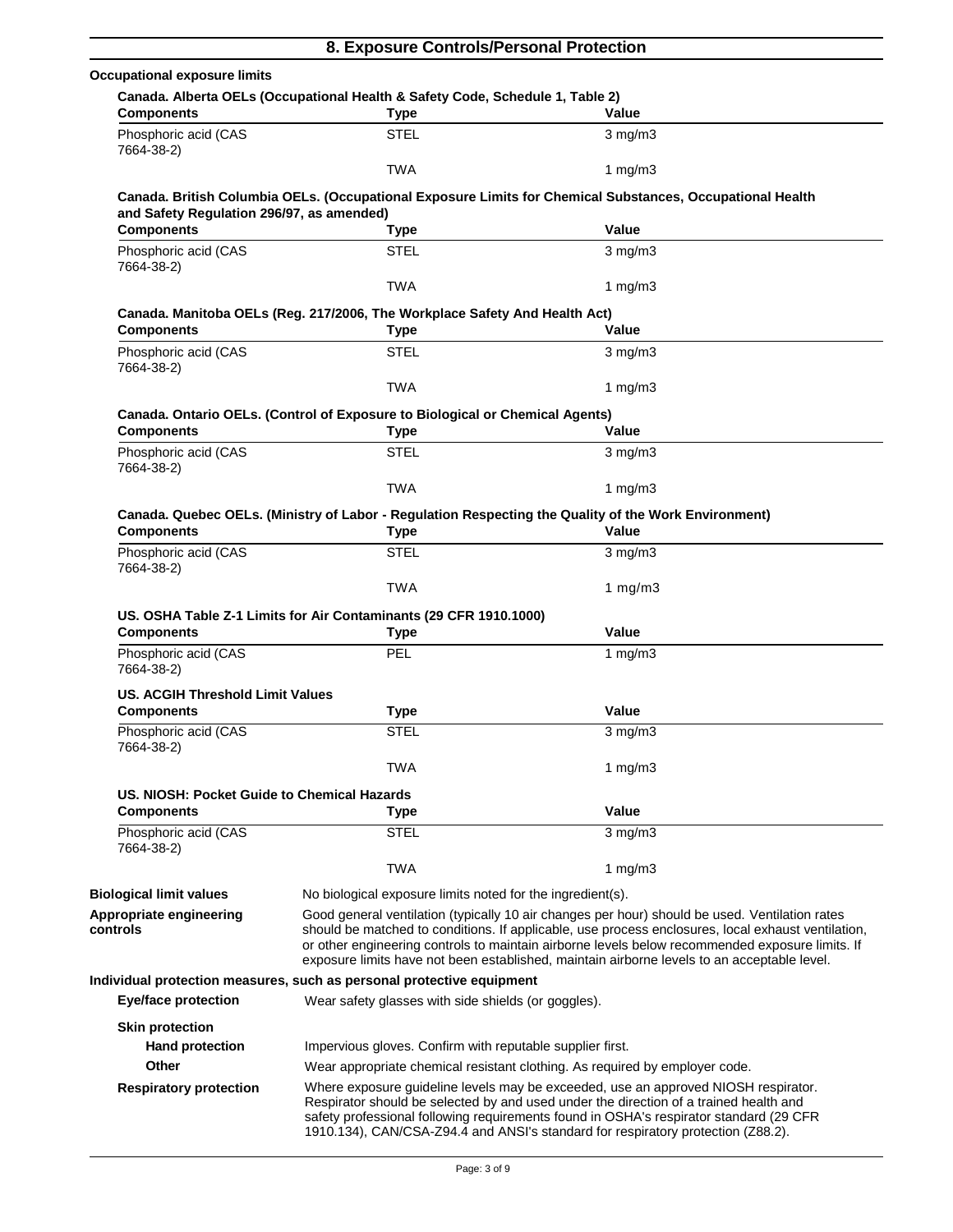**Thermal hazards** Not applicable.

General hygiene **Always observe good personal hygiene measures**, such as washing after handling the material **considerations** and before eating, drinking, and/or smoking. Routinely wash work clothing and protective equipment to remove contaminants. When using do not eat or drink.

# **9. Physical and Chemical Properties**

| Appearance                                   | Clear                                                                                                                                                                              |
|----------------------------------------------|------------------------------------------------------------------------------------------------------------------------------------------------------------------------------------|
| <b>Physical state</b>                        | Liquid.                                                                                                                                                                            |
| Form                                         | Liquid.                                                                                                                                                                            |
| Color                                        | Colorless                                                                                                                                                                          |
| Odor                                         | Odorless                                                                                                                                                                           |
| <b>Odor threshold</b>                        | Not available.                                                                                                                                                                     |
| рH                                           | $1.2$ (neat)                                                                                                                                                                       |
| <b>Melting point/freezing point</b>          | Not available.                                                                                                                                                                     |
| Initial boiling point and boiling<br>range   | Not available.                                                                                                                                                                     |
| Pour point                                   | Not available.                                                                                                                                                                     |
| <b>Specific gravity</b>                      | Not available.                                                                                                                                                                     |
| <b>Partition coefficient</b>                 | Not available.                                                                                                                                                                     |
| (n-octanol/water)                            |                                                                                                                                                                                    |
| <b>Flash point</b>                           | > 199.9 °F (> 93.3 °C) Pensky-Martens Closed Cup                                                                                                                                   |
| <b>Evaporation rate</b>                      | Not available.                                                                                                                                                                     |
| <b>Flammability (solid, gas)</b>             | Not applicable.                                                                                                                                                                    |
| Upper/lower flammability or explosive limits |                                                                                                                                                                                    |
| <b>Flammability limit - lower</b><br>(%)     | Not available.                                                                                                                                                                     |
| <b>Flammability limit - upper</b><br>$(\%)$  | Not available.                                                                                                                                                                     |
| Explosive limit - lower (%)                  | Not available.                                                                                                                                                                     |
| <b>Explosive limit -</b>                     | Not available.                                                                                                                                                                     |
| upper (%) Vapor                              | Not available.                                                                                                                                                                     |
| pressure Vapor density                       | Not available.                                                                                                                                                                     |
| <b>Relative density</b>                      | 1.29 @ 20°C                                                                                                                                                                        |
| Solubility(ies) Auto-                        | Miscible                                                                                                                                                                           |
| ignition temperature                         | Not available.                                                                                                                                                                     |
| Decomposition                                | Not available.                                                                                                                                                                     |
| temperature Viscosity                        | Not available.                                                                                                                                                                     |
| <b>Other information</b>                     |                                                                                                                                                                                    |
| <b>Explosive properties</b>                  | Not explosive.                                                                                                                                                                     |
| <b>Oxidizing properties</b>                  | Not oxidizing.                                                                                                                                                                     |
|                                              |                                                                                                                                                                                    |
|                                              | 10. Stability and Reactivity                                                                                                                                                       |
| <b>Reactivity</b>                            | Reacts violently with strong alkaline substances. This product may react with reducing agents.<br>May be corrosive to metals. This product may react with strong oxidizing agents. |
| <b>Possibility of hazardous</b><br>reactions | No dangerous reaction known under conditions of normal use.                                                                                                                        |
| <b>Chemical stability</b>                    | Material is stable under normal conditions.                                                                                                                                        |
| <b>Conditions to avoid</b>                   | Avoid temperatures exceeding the flash point. Do not mix with other chemicals.                                                                                                     |
| Incompatible materials                       | Bases. Strong oxidizing agents. Reducing agents. Metals.                                                                                                                           |
| <b>Hazardous decomposition</b><br>products   | May include and are not limited to: Oxides of carbon. Oxides of phosphorus. Ammonia. Oxides<br>of nitrogen.                                                                        |
|                                              | 11. Toxicological Information                                                                                                                                                      |
| <b>Routes of exposure</b>                    | Inhalation. Ingestion. Skin contact. Eye contact. Eye, Skin contact, Inhalation, Ingestion.                                                                                        |
| Information on likely routes of exposure     |                                                                                                                                                                                    |
| Ingestion                                    | May cause stomach distress, nausea or vomiting.                                                                                                                                    |
| <b>Inhalation</b>                            | May cause irritation to the respiratory system. Prolonged inhalation may be harmful.                                                                                               |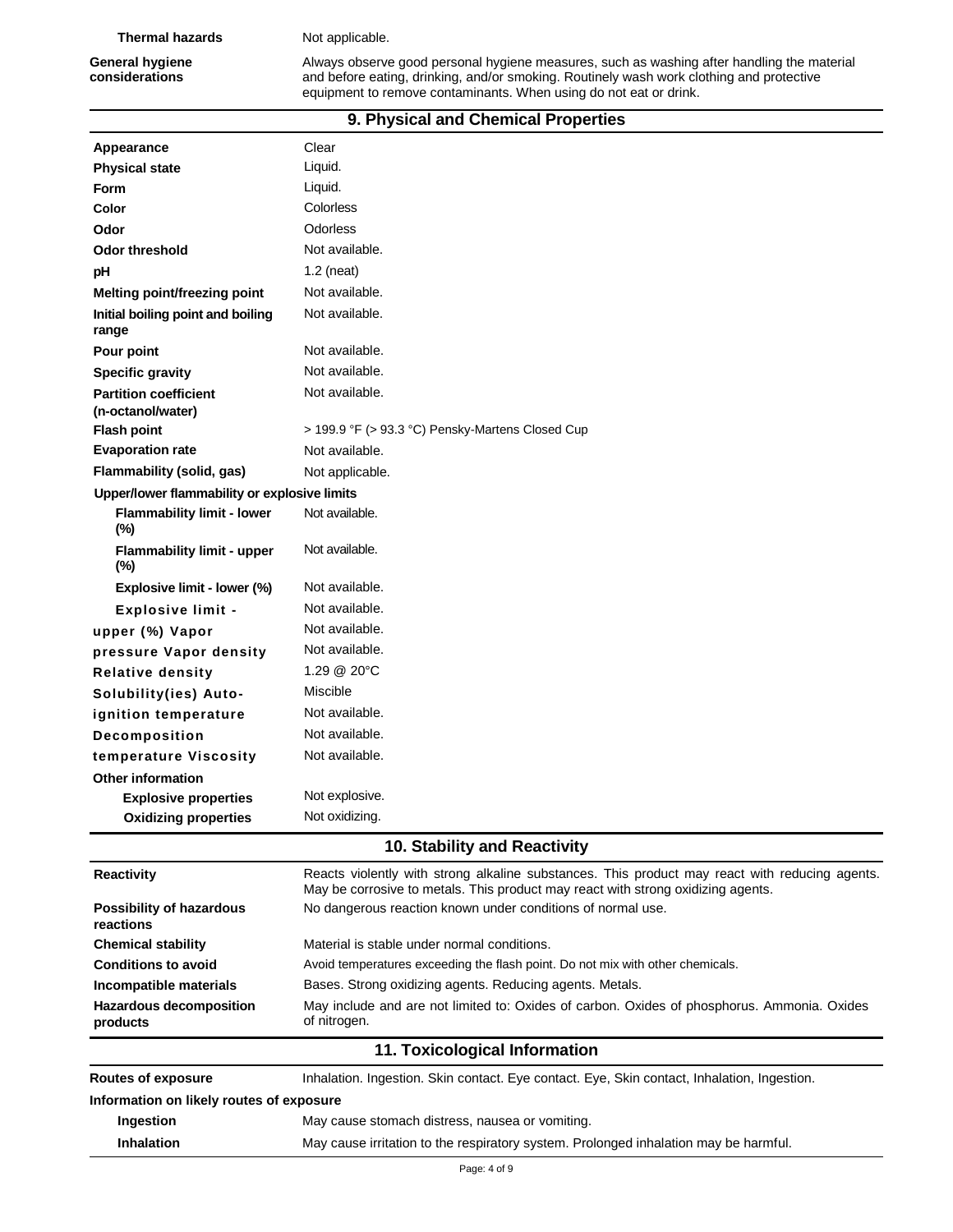| <b>Skin contact</b>                                                                | Causes skin irritation.                 |                              |  |
|------------------------------------------------------------------------------------|-----------------------------------------|------------------------------|--|
| Eye contact                                                                        | Causes eye irritation.                  |                              |  |
| Symptoms related to the<br>physical, chemical and<br>toxicological characteristics | Causes eye irritation. Skin irritation. |                              |  |
| Information on toxicological effects<br><b>Acute toxicity</b>                      |                                         |                              |  |
| <b>Product</b>                                                                     | <b>Species</b>                          | <b>Test Results</b>          |  |
| Aquasoft 63 Water Conditioner (CAS Mixture)                                        |                                         |                              |  |
| <b>Acute</b>                                                                       |                                         |                              |  |
| Dermal                                                                             |                                         |                              |  |
| LD50                                                                               | Rabbit                                  | > 5050 mg/kg, Tested         |  |
| Oral                                                                               |                                         |                              |  |
| LD50                                                                               | Rat                                     | > 5000 mg/kg, Tested         |  |
| <b>Components</b>                                                                  | <b>Species</b>                          | <b>Test Results</b>          |  |
| Ammonium sulfate (CAS 7783-20-2)                                                   |                                         |                              |  |
| <b>Acute</b>                                                                       |                                         |                              |  |
| Dermal                                                                             |                                         |                              |  |
| LD50                                                                               | Mouse                                   | > 2000 mg/kg, ECHA           |  |
|                                                                                    | Rat                                     | > 2000 mg/kg, ECHA           |  |
| Inhalation                                                                         |                                         |                              |  |
| <b>LC50</b>                                                                        | Not available                           |                              |  |
| Oral                                                                               |                                         |                              |  |
| LD50                                                                               | Mouse                                   | > 2000 mg/kg, ECHA           |  |
|                                                                                    | Rat                                     | > 2000 mg/kg, ECHA           |  |
|                                                                                    |                                         | 4250 mg/kg, ECHA             |  |
| Citric Acid (CAS 77-92-                                                            |                                         |                              |  |
| 9) Acute                                                                           |                                         |                              |  |
| Dermal                                                                             |                                         |                              |  |
| LD50                                                                               | Rat                                     | > 2000 mg/kg, 24 Hours, ECHA |  |
| Inhalation<br>LC50                                                                 | Not available                           |                              |  |
|                                                                                    |                                         |                              |  |
| Oral<br>LD50                                                                       | Mouse                                   |                              |  |
|                                                                                    |                                         | 5400 mg/kg, ECHA             |  |
|                                                                                    |                                         | 5040 mg/kg, HSDB             |  |
|                                                                                    | Rat                                     | 11700 mg/kg, ECHA            |  |
|                                                                                    |                                         | 6730 mg/kg, HSDB             |  |
| Phosphoric acid (CAS 7664-38-2)                                                    |                                         |                              |  |
| Acute                                                                              |                                         |                              |  |
| Dermal                                                                             |                                         |                              |  |
| LD50                                                                               | Rabbit                                  | > 2000 mg/kg, ECHA           |  |
|                                                                                    |                                         | 2740 mg/kg, RTECS            |  |
| Inhalation                                                                         |                                         |                              |  |
| LC50                                                                               | Guinea pig, Mouse, Rabbit, Rat          | 5337 mg/m3, 1 Hours, ECHA    |  |
|                                                                                    |                                         | 3846 mg/m3, 1 Hours, ECHA    |  |
|                                                                                    |                                         | 1689 mg/m3, 1 Hours, ECHA    |  |
|                                                                                    |                                         | 1217 mg/m3, 1 Hours, ECHA    |  |
|                                                                                    |                                         | 856 mg/m3, 1 Hours, ECHA     |  |
|                                                                                    |                                         | 271 mg/m3, 1 Hours, ECHA     |  |
|                                                                                    |                                         | 193 mg/m3, 1 Hours, ECHA     |  |
|                                                                                    |                                         |                              |  |

61 mg/m3, 1 Hours, ECHA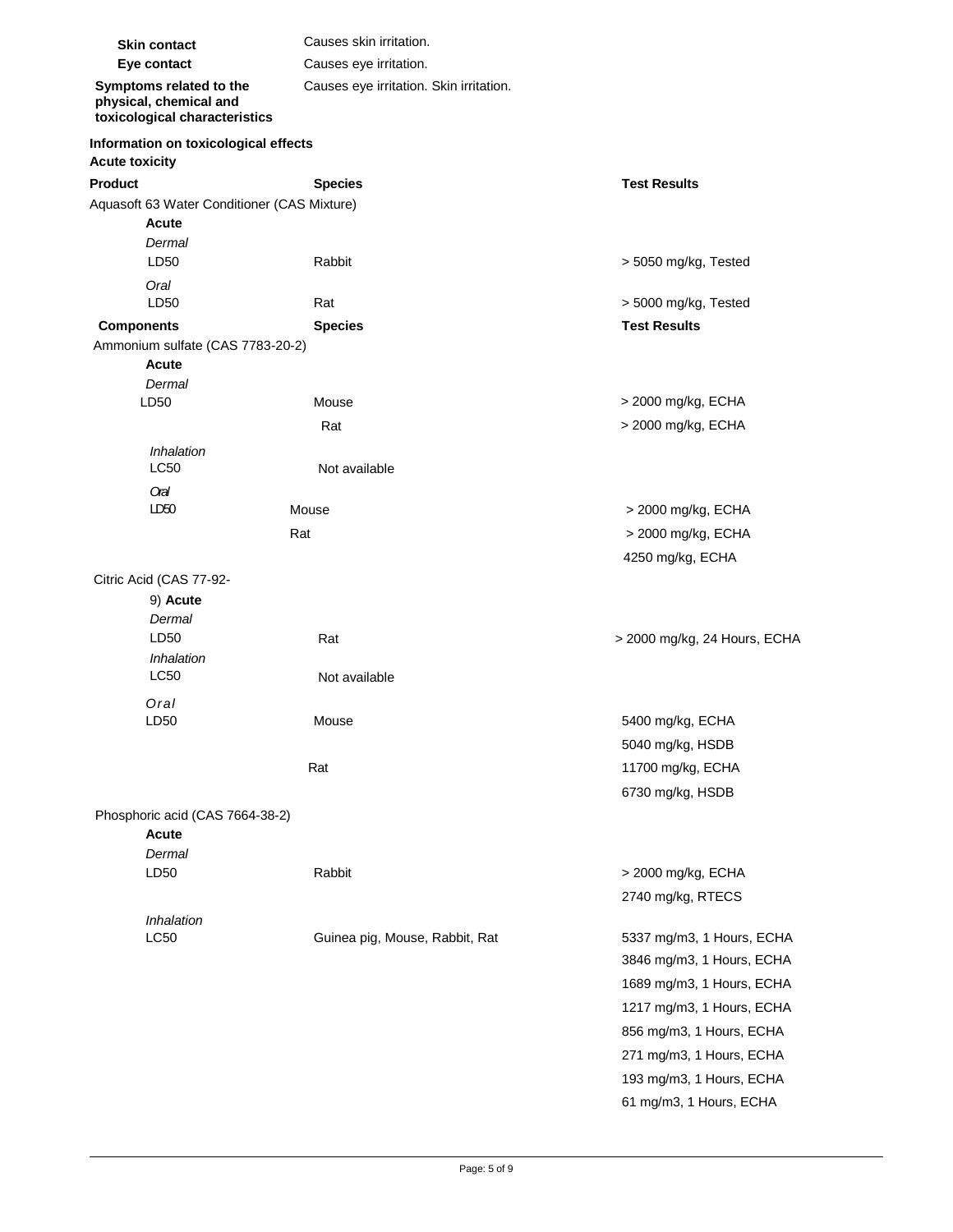| <b>Components</b>                                     | <b>Species</b>                       |                                                                                          | <b>Test Results</b>        |
|-------------------------------------------------------|--------------------------------------|------------------------------------------------------------------------------------------|----------------------------|
| Oral<br>LD50                                          | Rat                                  |                                                                                          | 1530 mg/kg, RTECS          |
|                                                       |                                      |                                                                                          | 1.7 ml/100g, ECHA          |
|                                                       |                                      |                                                                                          |                            |
| <b>Skin corrosion/irritation</b>                      | Causes irritation.                   |                                                                                          |                            |
| <b>Exposure minutes</b>                               | Not available.                       |                                                                                          |                            |
| Erythema value                                        | Not available.                       |                                                                                          |                            |
| Oedema value                                          | Not available.<br>Causes irritation. |                                                                                          |                            |
| Serious eye damage/eye<br>irritation                  |                                      |                                                                                          |                            |
| <b>Corneal opacity value</b>                          | Not available.                       |                                                                                          |                            |
| Iris lesion value                                     | Not available.                       |                                                                                          |                            |
| <b>Conjunctival reddening</b><br>value                | Not available.                       |                                                                                          |                            |
| Conjunctival oedema value                             | Not available.                       |                                                                                          |                            |
| <b>Recover days</b>                                   | Not available.                       |                                                                                          |                            |
| Respiratory or skin sensitization                     |                                      |                                                                                          |                            |
| Canada - Alberta OELs: Irritant                       |                                      |                                                                                          |                            |
| Phosphoric acid (CAS 7664-38-2)                       |                                      | Irritant                                                                                 |                            |
| <b>Respiratory sensitization</b>                      | Not a respiratory sensitizer.        |                                                                                          |                            |
| <b>Skin sensitization</b>                             |                                      | This product is not expected to cause skin sensitization.                                |                            |
| <b>Mutagenicity</b>                                   | mutagenic or genotoxic.              | No data available to indicate product or any components present at greater than 0.1% are |                            |
| Carcinogenicity                                       |                                      |                                                                                          |                            |
| Not listed.                                           |                                      | US. OSHA Specifically Regulated Substances (29 CFR 1910.1001-1050)                       |                            |
| <b>Reproductive toxicity</b><br><b>Teratogenicity</b> | Not available.                       | This product is not expected to cause reproductive or developmental effects.             |                            |
| Specific target organ toxicity -<br>single exposure   | Not classified.                      |                                                                                          |                            |
| Specific target organ toxicity -<br>repeated exposure | Not classified.                      |                                                                                          |                            |
| <b>Aspiration hazard</b>                              | Not an aspiration hazard.            |                                                                                          |                            |
| <b>Chronic effects</b>                                |                                      | Prolonged inhalation may be harmful.                                                     |                            |
|                                                       |                                      | 12. Ecological Information                                                               |                            |
| <b>Ecotoxicity</b>                                    | See below                            |                                                                                          |                            |
| Ecotoxicological data<br><b>Components</b>            |                                      | <b>Species</b>                                                                           | <b>Test Results</b>        |
| Ammonium sulfate (CAS 7783-20-2)                      |                                      |                                                                                          |                            |
| <b>Aquatic</b>                                        |                                      |                                                                                          |                            |
| Crustacea                                             | <b>EC50</b>                          | Water flea (Ceriodaphnia dubia)                                                          | 52 - 67 mg/L, 48 hours     |
| Fish                                                  | <b>LC50</b>                          | Rainbow trout, donaldson trout<br>(Oncorhynchus mykiss)                                  | 35.2 - 43.8 mg/L, 96 hours |
| Citric Acid (CAS 77-92-                               |                                      |                                                                                          |                            |
| 9) Acute                                              |                                      |                                                                                          |                            |
| Crustacea                                             | EC50                                 | Daphnia magna                                                                            | 120 mg/L, 72 hr            |
| <b>Aquatic</b>                                        |                                      |                                                                                          |                            |
| Acute                                                 |                                      |                                                                                          |                            |
| Fish                                                  | LC50                                 | Bluegill (Lepomis macrochirus)                                                           | 1516 mg/L, 96 hr           |
| Phosphoric acid (CAS<br>7664-38-2) Aquatic            |                                      |                                                                                          |                            |
| Acute<br>Crustacea                                    |                                      |                                                                                          |                            |
|                                                       | LC50                                 | Water flea (Daphnia magna)                                                               | 4.6 mg/L, 12 hr            |
| Fish                                                  | LC50                                 | Mosquitofish (Gambusia affinis affinis)                                                  | 3 - 3.5 mg/L, 96 hr        |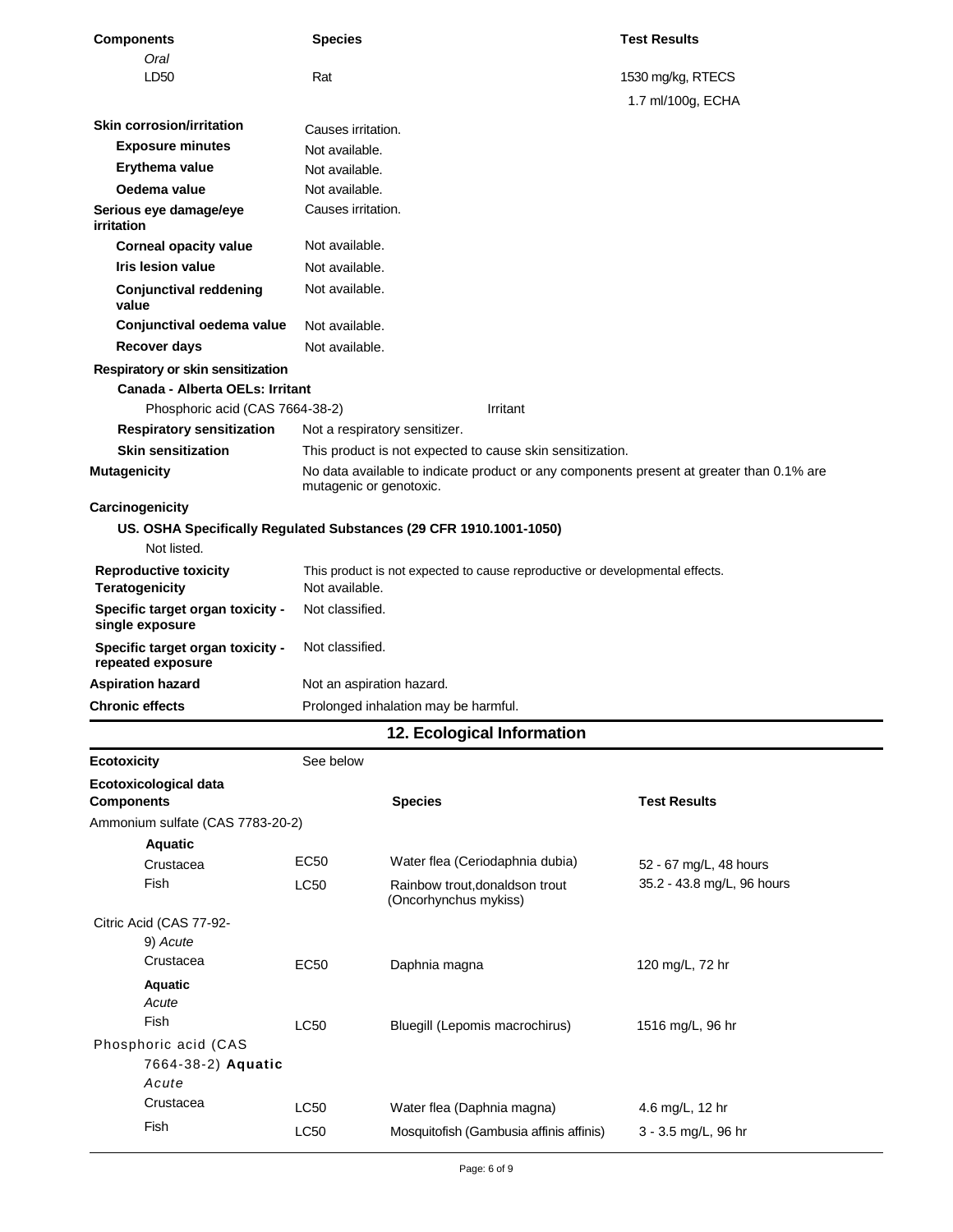| Persistence and degradability    | No data is available on the degradability of this product.                                                                                                                                 |  |
|----------------------------------|--------------------------------------------------------------------------------------------------------------------------------------------------------------------------------------------|--|
| <b>Bioaccumulative potential</b> | No data available.                                                                                                                                                                         |  |
| Mobility in soil                 | No data available.                                                                                                                                                                         |  |
| Mobility in general              | Not available.                                                                                                                                                                             |  |
| Other adverse effects            | No other adverse environmental effects (e.g. ozone depletion, photochemical ozone creation<br>potential, endocrine disruption, global warming potential) are expected from this component. |  |

### **13. Disposal Considerations**

| <b>Disposal instructions</b>             | Collect and reclaim or dispose in sealed containers at licensed waste disposal site. Do not allow<br>this material to drain into sewers/water supplies. Dispose of contents/container in accordance<br>with local/regional/national/international regulations. |
|------------------------------------------|----------------------------------------------------------------------------------------------------------------------------------------------------------------------------------------------------------------------------------------------------------------|
| Local disposal regulations               | Dispose in accordance with all applicable regulations.                                                                                                                                                                                                         |
| Hazardous waste code                     | D002: Waste Corrosive material $[PH \le 2$ or $= >12.5$ , or corrosive to steel<br>The waste code should be assigned in discussion between the user, the producer and the<br>waste disposal company.                                                           |
| Waste from residues / unused<br>products | Dispose of in accordance with local regulations. Empty containers or liners may retain<br>some product residues. This material and its container must be disposed of in a safe<br>manner (see: Disposal instructions).                                         |
| <b>Contaminated packaging</b>            | Since emptied containers may retain product residue, follow label warnings even after container<br>is emptied. Empty containers should be taken to an approved waste handling site for recycling or<br>disposal.                                               |

### **14. Transport Information**

**Transport of Dangerous Goods** Classification Method: Classified as per Part 2, Sections 2.1 – 2.8 of the Transportation of **(TDG) Proof of Classification** Dangerous Goods Regulations. If applicable, the technical name and the classification of the product will appear below.

### **Transportation of Dangerous Goods (TDG - Canada)**

| <b>Basic shipping requirements:</b> |                                             |
|-------------------------------------|---------------------------------------------|
| <b>UN number</b>                    | UN3264                                      |
| Proper shipping name                | CORROSIVE LIQUID, ACIDIC, INORGANIC, N.O.S. |
| <b>Technical name</b>               | Phosphoric acid                             |
| <b>Hazard class</b>                 | 8                                           |
| Packing group                       | Ш                                           |
| <b>Special provisions</b>           | 16                                          |
| <b>Packaging exceptions</b>         | <5L - Limited Quantity                      |
|                                     |                                             |

**TDG**



# **15. Regulatory Information**

| <b>Canadian federal requlations</b>                   | This product has been classified in accordance with the hazard criteria of the HPR and the SDS<br>contains all the information required by the HPR. |
|-------------------------------------------------------|-----------------------------------------------------------------------------------------------------------------------------------------------------|
| Export Control List (CEPA 1999, Schedule 3)           |                                                                                                                                                     |
| Not listed.<br><b>Greenhouse Gases</b>                |                                                                                                                                                     |
| Not listed.<br><b>Precursor Control Requiations</b>   |                                                                                                                                                     |
| Not regulated.                                        |                                                                                                                                                     |
| <b>WHMIS 2015 Exemptions</b>                          | Not applicable                                                                                                                                      |
| US federal regulations                                | This product is a "Hazardous Chemical" as defined by the OSHA Hazard Communication<br>Standard, 29 CFR 1910.1200.                                   |
|                                                       | TSCA Section 12(b) Export Notification (40 CFR 707, Subpt. D)                                                                                       |
| Not regulated.                                        |                                                                                                                                                     |
| <b>CERCLA Hazardous Substance List (40 CFR 302.4)</b> |                                                                                                                                                     |
| Phosphoric acid (CAS 7664-38-2)                       | Listed.                                                                                                                                             |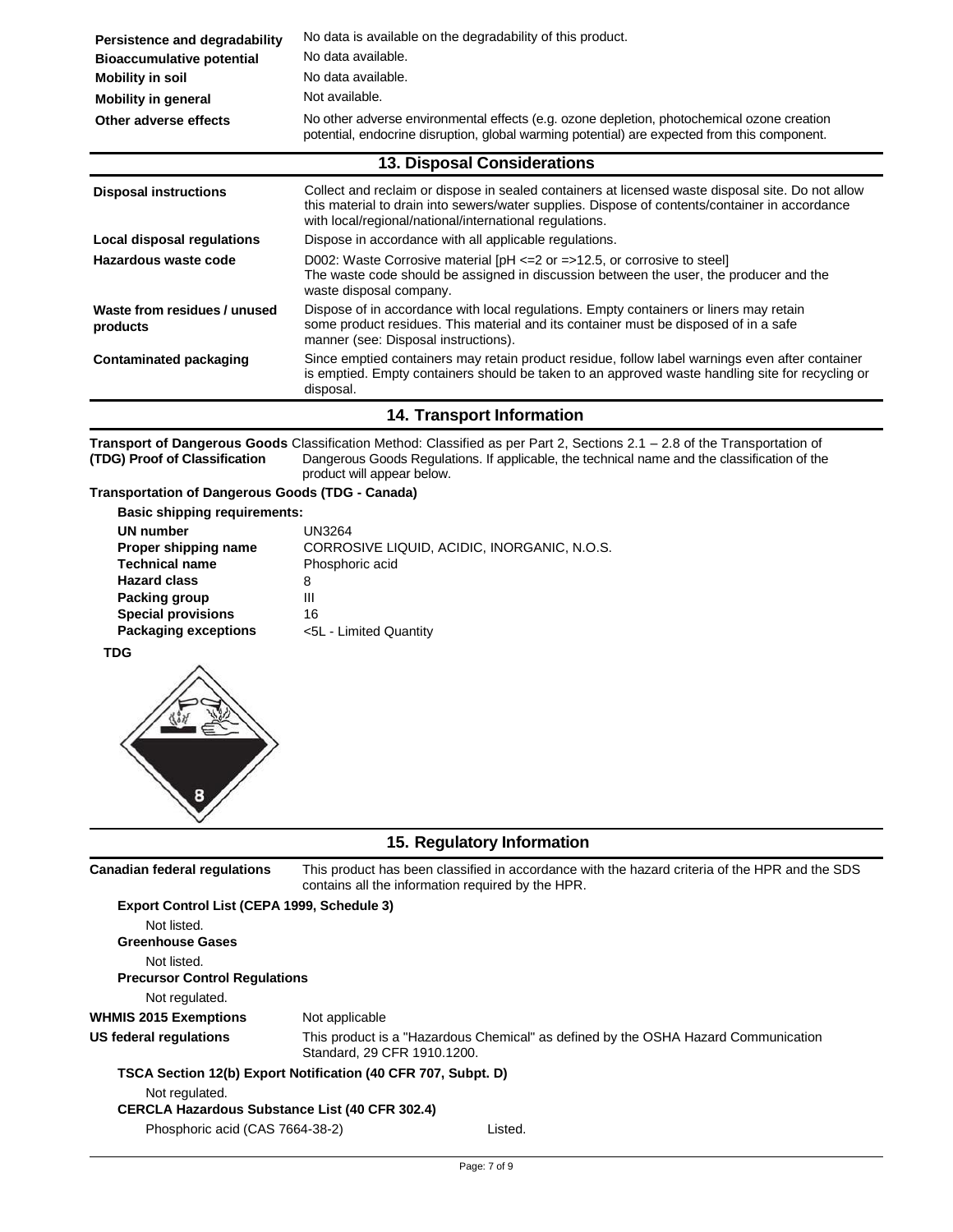#### **US. OSHA Specifically Regulated Substances (29 CFR 1910.1001-1050)**  Not listed.

#### **Superfund Amendments and Reauthorization Act of 1986 (SARA)**

| <b>Superfully American City and Negative Ization Act of 1960 (SANA)</b>                            |                                                                                                                      |         |                         |
|----------------------------------------------------------------------------------------------------|----------------------------------------------------------------------------------------------------------------------|---------|-------------------------|
| <b>Hazard categories</b>                                                                           | Immediate Hazard - Yes<br>Delayed Hazard - Yes<br>Fire Hazard - No<br>Pressure Hazard - No<br>Reactivity Hazard - No |         |                         |
| <b>SARA 302 Extremely</b><br>hazardous substance                                                   | No                                                                                                                   |         |                         |
| SARA 311/312 Hazardous<br>chemical                                                                 | No                                                                                                                   |         |                         |
| SARA 313 (TRI reporting)<br>Not regulated.                                                         |                                                                                                                      |         |                         |
| Other federal regulations                                                                          |                                                                                                                      |         |                         |
|                                                                                                    | Clean Air Act (CAA) Section 112 Hazardous Air Pollutants (HAPs) List                                                 |         |                         |
| Not regulated.                                                                                     | Clean Air Act (CAA) Section 112(r) Accidental Release Prevention (40 CFR 68.130)                                     |         |                         |
| Not regulated.                                                                                     |                                                                                                                      |         |                         |
| US state regulations                                                                               | See below                                                                                                            |         |                         |
|                                                                                                    | US - California Hazardous Substances (Director's): Listed substance                                                  |         |                         |
| Phosphoric acid (CAS 7664-38-2)                                                                    | US - Illinois Chemical Safety Act: Listed substance                                                                  | Listed. |                         |
| Phosphoric acid (CAS 7664-38-2)                                                                    | US - Louisiana Spill Reporting: Listed substance                                                                     |         |                         |
| Phosphoric acid (CAS 7664-38-2)<br>US - Minnesota Haz Subs: Listed substance                       |                                                                                                                      | Listed. |                         |
| Phosphoric acid (CAS 7664-38-2)                                                                    |                                                                                                                      | Listed. |                         |
|                                                                                                    | US - New Jersey RTK - Substances: Listed substance                                                                   |         |                         |
| Phosphoric acid (CAS 7664-38-2)                                                                    | US - Texas Effects Screening Levels: Listed substance                                                                |         |                         |
| Ammonium sulfate (CAS 7783-20-2)                                                                   |                                                                                                                      | Listed. |                         |
| Citric Acid (CAS 77-92-9)                                                                          |                                                                                                                      | Listed. |                         |
| Phosphoric acid (CAS 7664-38-2)<br>US. Massachusetts RTK - Substance List                          |                                                                                                                      | Listed. |                         |
| Ammonium sulfate (CAS 7783-20-2)                                                                   |                                                                                                                      |         |                         |
| Phosphoric acid (CAS 7664-38-2)                                                                    |                                                                                                                      |         |                         |
|                                                                                                    | US. New Jersey Worker and Community Right-to-Know Act                                                                |         |                         |
| Not regulated.                                                                                     |                                                                                                                      |         |                         |
| Ammonium sulfate (CAS 7783-20-2)<br>Phosphoric acid (CAS 7664-38-2) US.<br><b>Rhode Island RTK</b> | US. Pennsylvania Worker and Community Right-to-Know Law                                                              |         |                         |
| Ammonium sulfate (CAS 7783-20-2)<br>Phosphoric acid (CAS 7664-38-2)                                |                                                                                                                      |         |                         |
| US. California Proposition 65<br>Not Listed.                                                       |                                                                                                                      |         |                         |
| <b>Inventory status</b>                                                                            |                                                                                                                      |         |                         |
| Country(s) or region                                                                               |                                                                                                                      |         | On inventory (yes/no) * |
| Canada                                                                                             | Inventory name                                                                                                       |         |                         |
| Canada                                                                                             | Domestic Substances List (DSL)<br>Non-Domestic Substances List (NDSL)                                                |         | <b>YES</b><br><b>NO</b> |
| United States & Puerto Rico                                                                        | Toxic Substances Control Act (TSCA) Inventory                                                                        |         | <b>YES</b>              |
|                                                                                                    |                                                                                                                      |         |                         |

United States & Puerto Rico Toxic Substances Control Act (TSCA) Inventory \*A "Yes" indicates that all components of this product comply with the inventory requirements administered by the governing country(s)